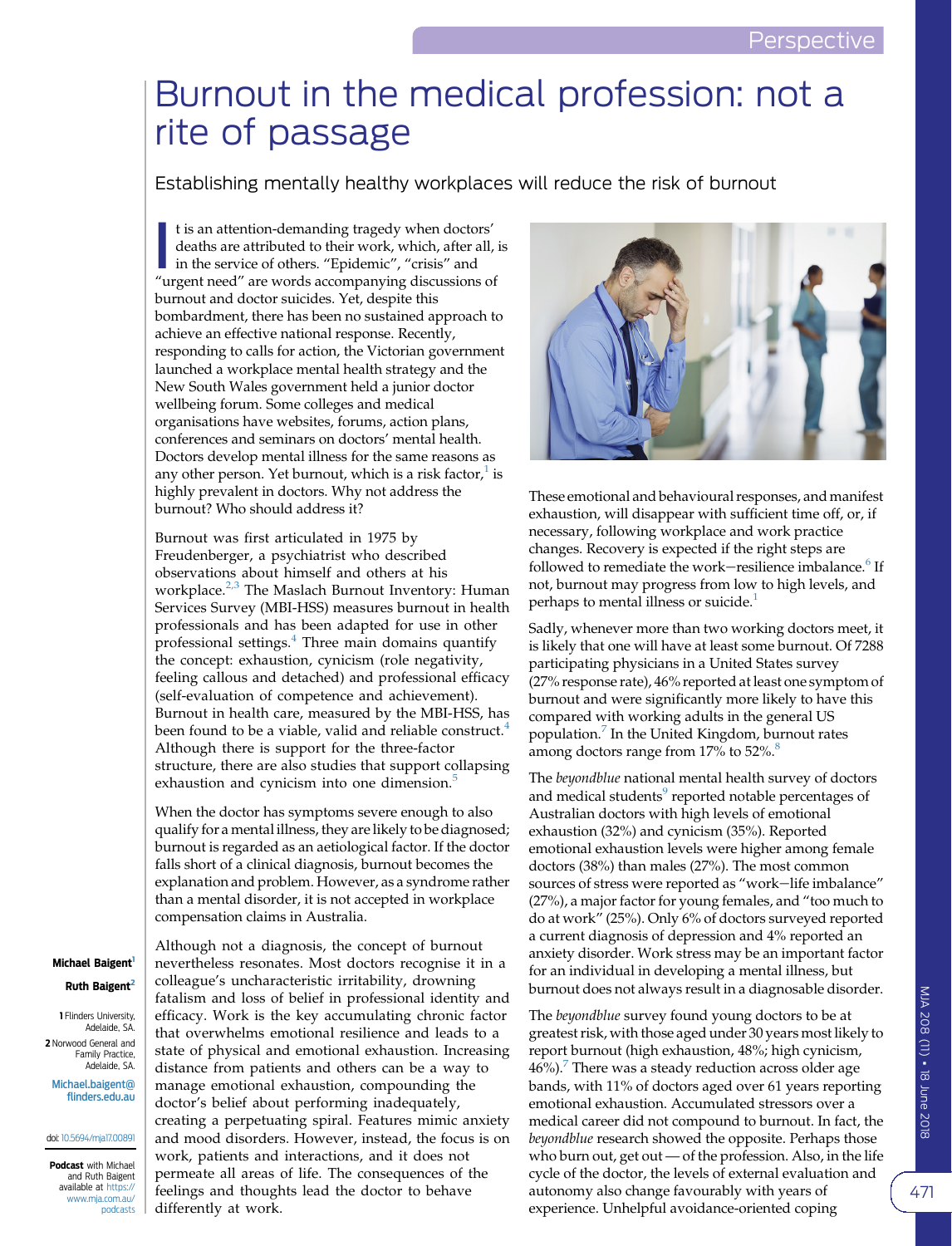diminishes.<sup>[10](#page-2-0)</sup> In burnout research generally, younger age is a more consistent variable than personality in determining burnout.<sup>[3](#page-2-0)</sup>

Do some doctors' personality styles render them prone to burnout? For example, a predisposition to perfectionism may be a formula for professional fragility that leads to crisis when unacknowledged beliefs of omnipotence combine with work demands and patients who do not do so well. An external locus of control (seeing others as responsible), avoidant coping, resistance to change, and high levels of neuroticism are major risk factors in burnout.[3,8,11](#page-2-0)

It remains to be seen whether students who enter medicine are more, or less, vulnerable to burnout. Australian medical school selection criteria vary, but the selection of desirable personality traits at intake interviews has not been approached with scientific rigour or stated intent. Generally, interviews seek to identify the characteristics that a layperson would associate with the idealised doctor — altruistic, caring and durable. We might ask: what predictive validity and reliability does this approach have in identifying individuals able to withstand the stressors of working in medicine? Perhaps we are selecting those who are more prone. In a 12-year prospective study, doctors reporting high levels of burnout were partially predicted by learning style and personality scores that reflected neuroticism measured when they were medical students.<sup>[11](#page-2-0)</sup>

Both person and workplace contribute to burnout. A mismatch in any or all of six areas is said to predict burnout: workload, control, reward, community (workplace relationships), fairness and values.<sup>[6](#page-2-0)</sup> Improvement in any may address burnout. Yet the comparative high rates at which doctors report burnout suggest that the work system rather than the person is the major causal factor. Excessive work, role ambiguity, conflicting demands and severity of patient problems account for more of the variance in outcome than individual factors. $<sup>6</sup>$  $<sup>6</sup>$  $<sup>6</sup>$ </sup>

The best health services allow the doctor to put the patient first, melding clinical care, research and teaching. Doctors otherwise constrained feel tension and unhappiness. Professional freedom has become uncomfortably limited for many; for example, through working in large, corporatised medical practices, dealing with excessive and unrewarded paperwork, meeting Medicare requirements, and encountering managerialism in public health systems. Cynicism becomes protective. However, autonomy in the service of the patient is the antidote.

The medical profession is made up of many different types of doctors and workplaces. The sine qua non is the health of patients. There are stressors that are seldom

experienced by some specialties and frequently by others; for example, exposure to violence in the emergency room, the unpredictability of being on call, managing poorly behaved colleagues, the uncontrolled demands by sick patients, harassment, and vicarious traumatisation (which has its own critical and growing literature). Type of practice is important. For instance, oncologists and imaging and pathology specialists were in the top bands scoring high on each burnout subscale in the Australian survey.

Psychological strategies and common sense approaches such as physical activity are recommended to address burnout but are surprisingly difficult to enact. Surgeons who learn to find meaning in their work and actively attend to work-life balance are less likely to burn out.<sup>[12](#page-2-0)</sup> Resilience training to improve "grit" (characterised by perseverance and sustained effort) may also assist.<sup>[13](#page-2-0)</sup> Even increasing civility has been shown to reduce burnout.<sup>[6](#page-2-0)</sup>

A doctor experiencing burnout is likely to withdraw, may consider resignation and can negatively affect colleagues and workplace. beyondblue's workplace mental health strategy guide aims to provide ways for health services to create strategies to ensure the mental wellbeing of their employees.<sup>[14](#page-2-0)</sup> Supervisor support and regular catch-ups between peers to promote collegiality, discuss patients and debrief will protect against burnout. As a personal example, on a busy vascular surgery intern job one winter, once every week the surgical registrar would make us hand over our pagers (no mobile phones then) and we all went to lunch together. This simple act sustained us all.

Health workplaces evolve. Increasing workloads, reduced medical autonomy and the inefficiencies associated with new technologies create environments where burnout can flourish. It is not easy to change workplaces to reduce the likelihood of burnout. Any changes need to be integrated with the individual's own strategies. Avoiding burnout is a shared responsibility: it is too easy to blame the system and, likewise, for the system to blame the doctor. A certain amount of work hardening and experience is necessary, but perhaps older doctors look back on their pressurised junior years through rose-coloured glasses and see it as a rite of passage. Is it not time for senior, influential and experienced doctors to lead action on behalf of our young apprentices?

Competing interests: Michael Baigent serves on the Board of Directors for beyondblue, the national depression initiative, a not-for-profit organisation.

Provenance: Commissioned; externally peer reviewed.

 $\circledcirc$  2018 AMPCo Pty Ltd. Produced with Elsevier B.V. All rights reserved.

References are available online at [www.mja.com.au.](http://www.mja.com.au)